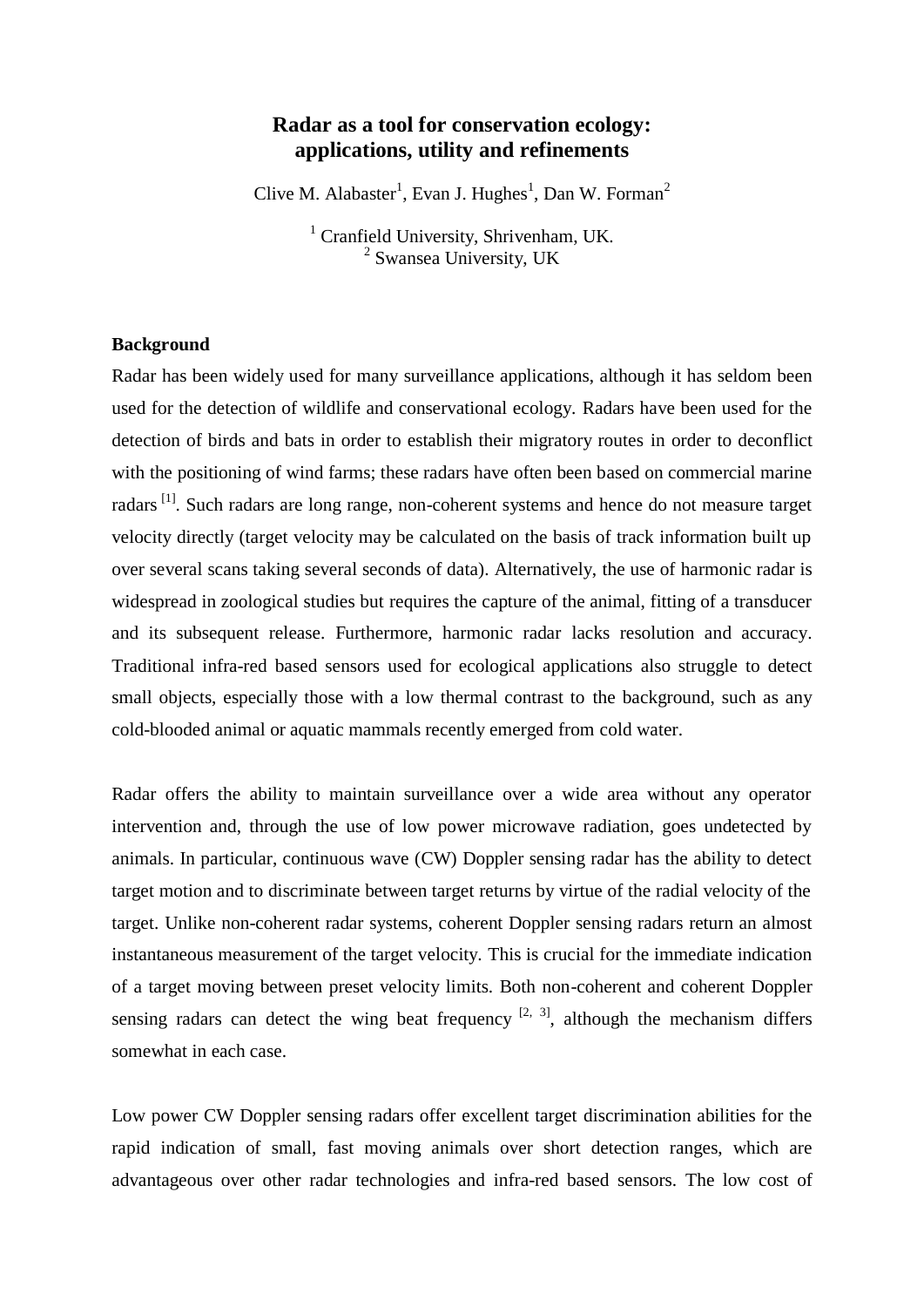modern commercially available products makes them an attractive and novel proposition for conservational ecological applications.

## **Theory** [\[4\]](#page-3-3)

The radar reflection from a target moving with a radial velocity of *V<sup>r</sup>* with respect to the radar is subject to a Doppler shift,  $f_d$  given by:

$$
f_d = -\frac{2V_r}{\lambda} \tag{1}
$$

in which  $\lambda$  is the wavelength of the radar signal and is, in turn, given by:

$$
\lambda = c/f_t \tag{2}
$$

whereby *c* is the speed of propagation in free space (=  $3 \times 10^8$  m/s) and  $f_t$  is the transmitted frequency.

Coherent down-conversion of the received signal with a sample of the transmitted signal in a homodyne receiver into quadrature channels yields an output of the complex signal at a frequency equal to the Doppler frequency, *fd*. The quadrature outputs are time sampled over a given duration (and digitised) and then processed using a fast Fourier transform (FFT) in order to extract the Doppler frequency. The Doppler resolution, *∆fd*, is given by the inverse of the sampling period, i.e.

$$
\Delta f_d = 1/t_{\text{int}} \tag{3}
$$

where  $t_{int}$  represents the sampling period (also known as the *integration time*). The corresponding velocity resolution,  $\Delta V_r$ , is therefore given by:

$$
\Delta V_r = \frac{\lambda \Delta f_d}{2} \tag{4}
$$

Returns from static (or near-stationary) objects fall at zero (or very low) Doppler frequencies, whereas returns from rapidly moving targets exhibit a high Doppler frequency. Hence it becomes possible to discriminate between stationary ground clutter and near-stationary objects such as wind blown vegetation and rapidly flying insects, birds and mammals.

### **Method**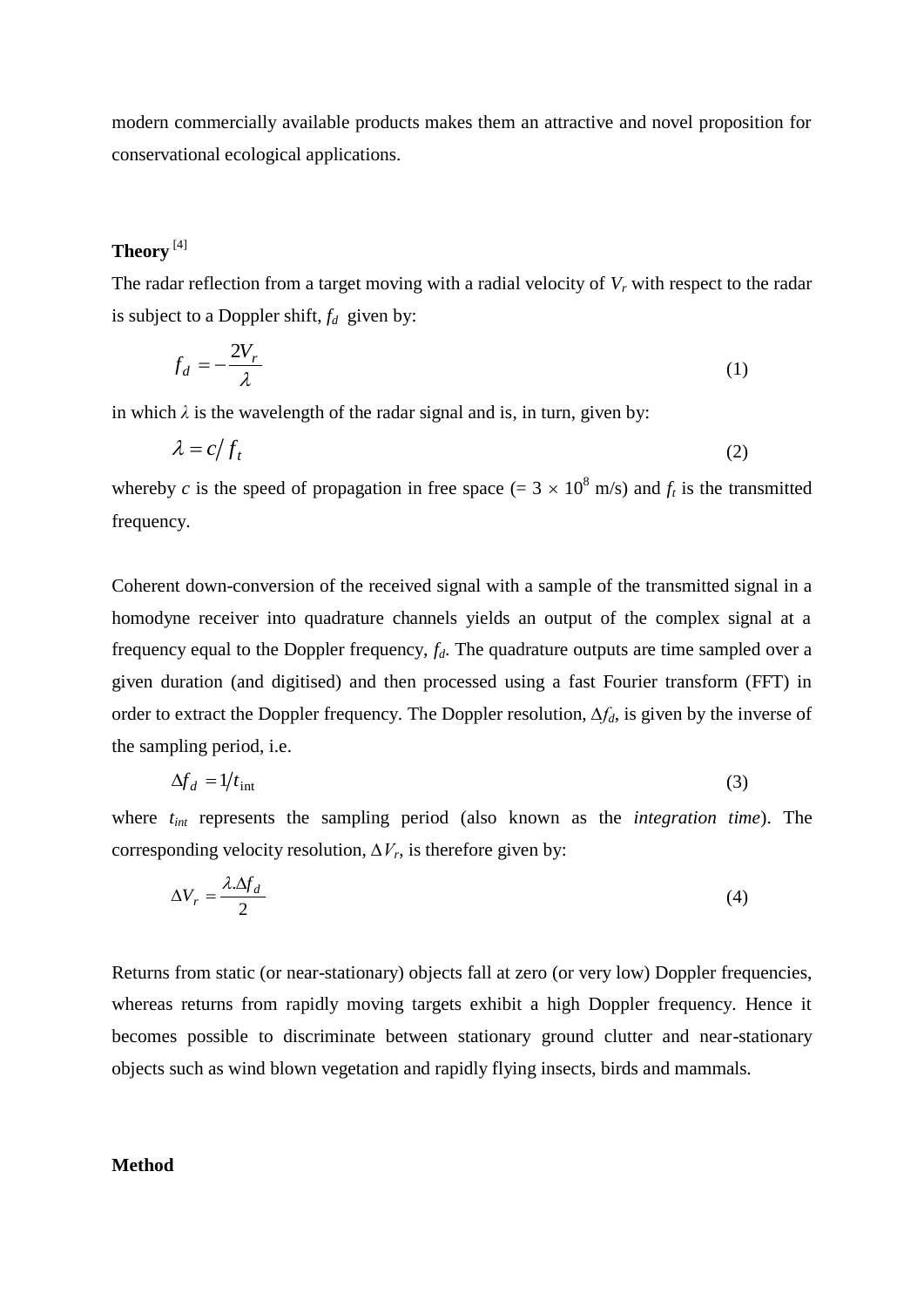In this study, we used a small commercially available CW Doppler sensing radar [\[5\]](#page-3-4) operating at a frequency of 24GHz in order to automatically trigger a camera to take a photograph of the target detected by the radar. Applying the transmitter frequency in (1) and (2) results in a Doppler shift of 160Hz for every 1m/s of target velocity. The radar has a beamwidth of  $25^0$  in azimuth by  $7^0$  in elevation and this determines its field of view. The radar data is passed to a sound card which digitises the data and passes it to a lap-top computer via a USB link. The data is sampled at 44.1kHz over intervals of 200ms, giving an unambiguous indication of velocity for target velocities up to 138m/s with a velocity resolution of 0.03m/s. Data is processed on the lap-top by taking the FFT and imposing velocity and amplitude limits. All returns below 0.5m/s were rejected as, from experience, this rejects unwanted returns from vegetation in light wind conditions, which were prevalent at the time of the experiments, but does not reject targets of interest. Returns above 5m/s were also rejected. A threshold level was set which achieves a threshold to noise ratio of approximately 25dB since this provides resilience against noise generated false alarms and yet remains adequately sensitive to detect a walking human at a range of 75 to 90 metres and a honey bee at a range of 1 to 2 metres. Any target return with a velocity between 0.5 and 5 m/s and with a return sufficiently strong so as to exceed the detection threshold is therefore registered as a target of interest and triggers the camera (Canon EOS 1000D) to take a photograph. No distinction was made between closing and receding targets, even though the radar and data processing can resolve these cases. The response speed of the system is estimated to be approximately 200ms between the threshold being crossed and the picture being taken.

For trials on the insect visitation of Himalayan Balsam the radar was positioned approximately 70cm from a cluster of five flower heads and the camera was positioned about 1 metre distant along a line of sight thought best to capture the visit. For the trials against *Podarcis muralis*, the radar and camera were co-located at a range of between 1.5 and 3 metres. For both sets of trials the radar and camera were set up and left in-situ with no human operators in the vicinity of the test site (in fact it is preferable for operators to be well out of the radar range / beamwidth).